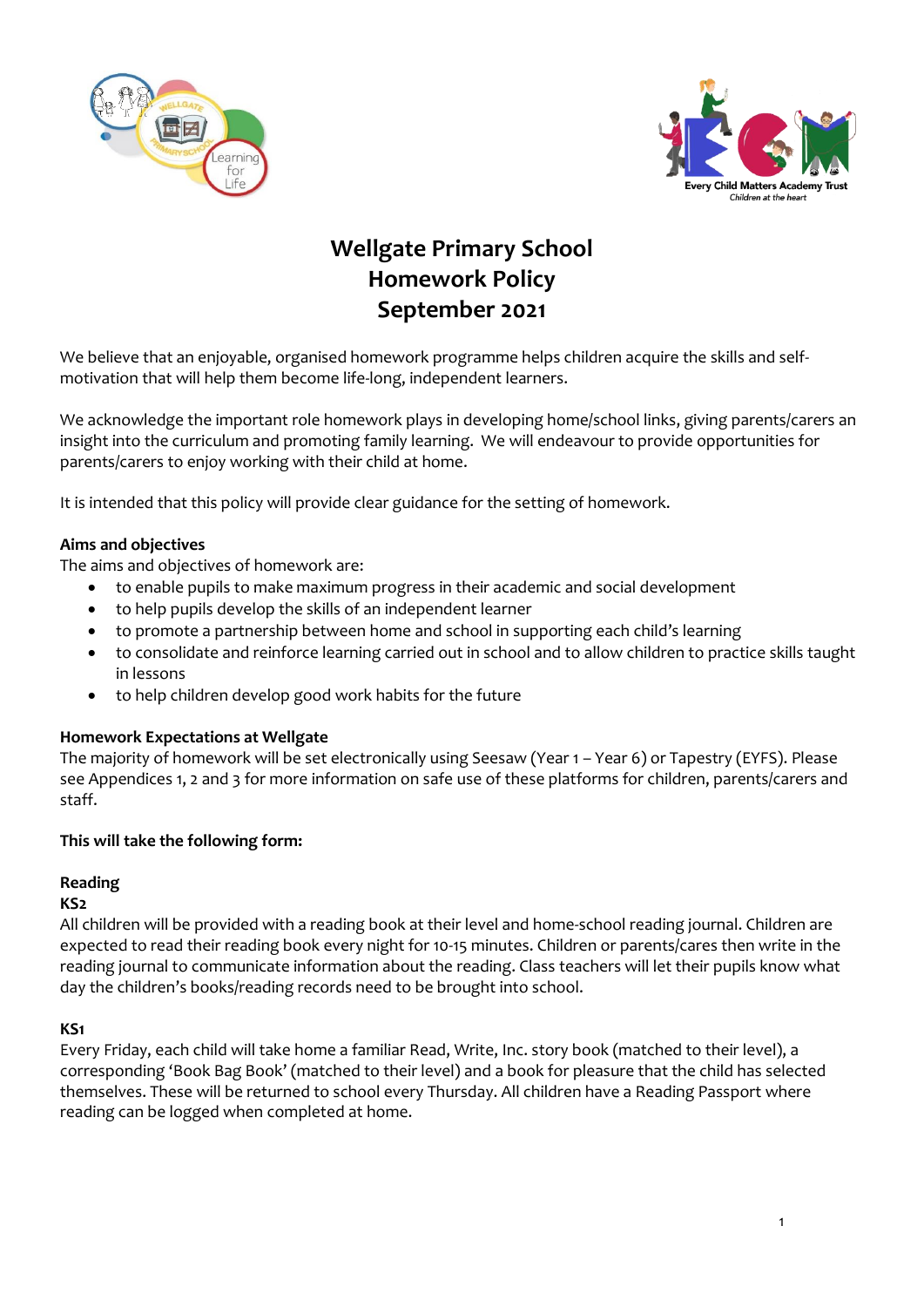## **EYFS**

Every Friday, children will take home a picture book for sharing with an adult. As they move through the Read Write Inc programme, they will begin to take sound blending books, photocopy ditties and story books as well as a corresponding 'Book Bag Book' matched to their level. These will be returned to school every Thursday. All children have a Reading Passport where reading can be logged when completed at home

## **Spellings**

Y1 – 6 Children will be provided with a spelling activity each week based on the spelling pattern that they are learning in school. Children will be tested each week on the spelling pattern.

### **Maths**

Children are expected to regularly practise the relevant number bonds or times tables for their level. A maths activity will be set on Seesaw each week. This could sometimes be a practical activity or a task that the children can complete online (we are more than happy for parents/carers to print this out and then upload a photo of the finished task once completed). Sometimes tasks will be related to the learning that is happening in school and other times they will be based on a skill that the children need to practise e.g. written addition. In EYFS a maths challenge will be set on Tapestry half termly for parents to explore numbers with their child.

### **Other areas of learning -**

Sometimes, teachers will set tasks related to other areas of learning such as a project-based activity. When this is the case, children will be given a longer period of time to complete what they've been asked to do.

### **Responsibility of the Class teacher**

The class teacher will set the homework to be done in line with the aims of this policy. The class teacher will do his/her best to ensure that the work is manageable for the pupils, parents/carers and the class teacher. The class teacher is responsible for ensuring that pupils and parents have a clear understanding of the homework task.

Online homework will be acknowledged using the like function on the learning platforms. Where necessary e.g. Maths Calculations, answers will be ticked to show that they are correct. If the adults in class feel that a comment is appropriate and required, then one will be given.

### **Pupils with special educational needs**

We set homework for all children as a normal part of school life. We ensure that all tasks set are appropriate to the ability of the child. If a child has special needs, we endeavour to adapt any task set so that all children can contribute in a positive way.

### **The role of parents/carers**

Parents/carers have a vital role to play in their child's education, and homework is an important part of this process. We ask parents/carers to encourage their child to complete the homework tasks that are set. We invite them to help their children as they feel necessary and provide them with the sort of environment that allows children to do their best. Parents/Carers can support their child by providing a good working space at home, discussing the work that their child is doing in school and providing opportunities to learn in real-life contexts e.g. reading a timetable, counting change or weighing ingredients etc.

If a parent/carer has any problems or questions about homework, they should in the first instance contact the child's class teacher.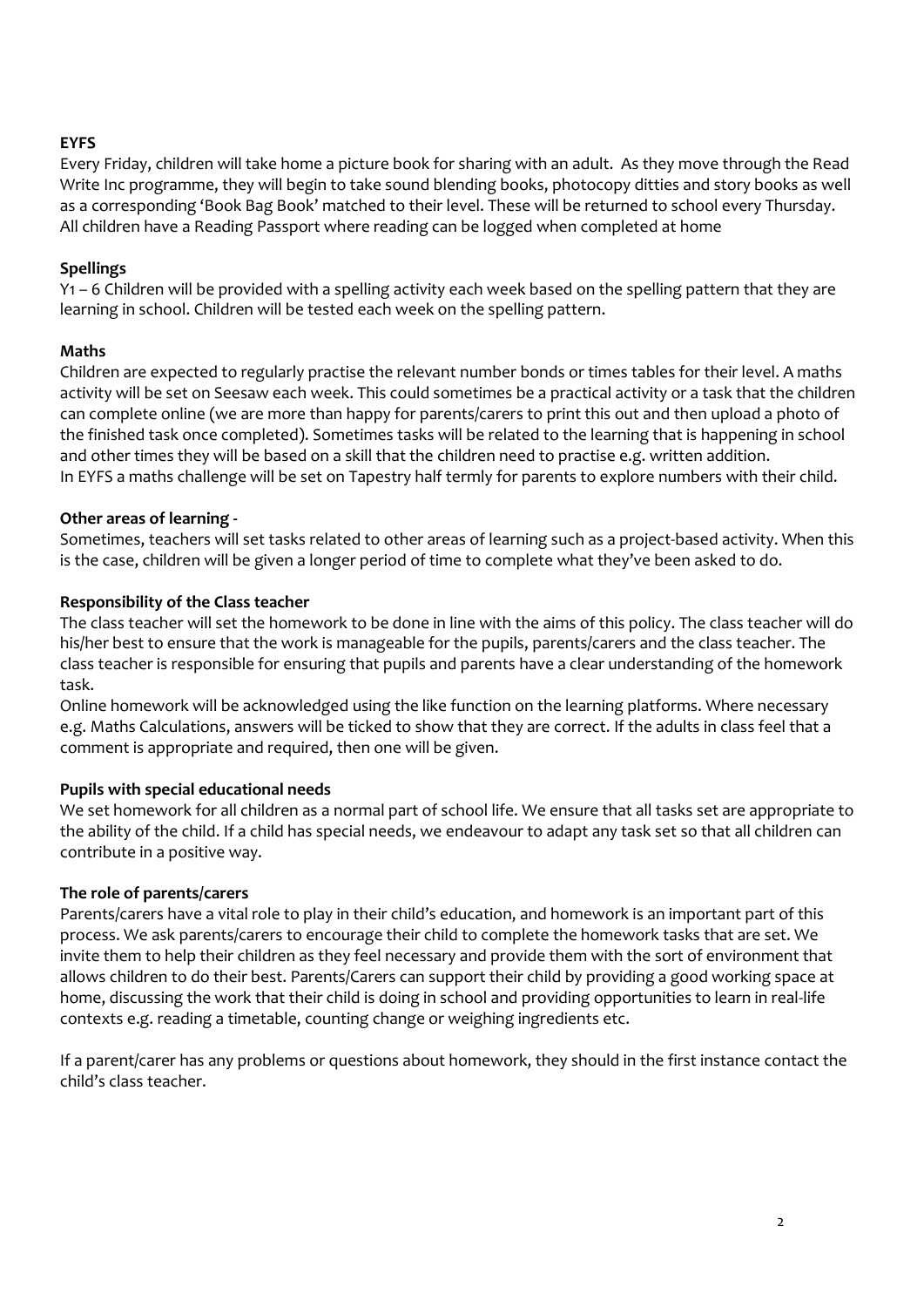# **Monitoring and review**

It is the responsibility of our Local Governing Body to agree and then monitor the school homework policy. The in-school monitoring is done by co-ordinators and the Senior Leadership Team. This policy will be reviewed every two years.

## **APPENDIX 1**

## **Remote Learning Code of Conduct for Children**

I want to stay safe online and I know that anything I do on the computer, phone, tablet or internet may be seen by someone else.

I will:

- 1. Only open pages which my Parent/Carer or teacher has said are okay
- 2. Talk to my Parent/Carer or teacher before using anything on the internet that I am unsure about
- 3. Tell my Parent/Carer or teacher if anything makes me feel scared or uncomfortable and do not reply
- 4. Make sure all the messages I send and comments I leave are polite and positive
- 5. Not give my phone number or address to anyone online.
- 6. Not tell people about myself online (I will not tell them my name, anything about where I live or where I go to school, names of clubs I attend)
- 7. Not upload photographs of myself onto the computer or internet without my Parent/Carer permission
- 8. Keep any passwords I have private
- 9. Only speak to people I know online and on the phone.
- 10. Never agree to share photos, phone, video call or meet a stranger.
- 11. Always make sure my Parent/Carer knows who I am talking to or messaging
- 12. Always make sure my comments are polite and positive If you are allowed to comment you must remember our learning on online behaviour – you are polite and positive and comments should be related to your learning.

Remember – teachers can see exactly what you have posted

# **APPENDIX 2**

# **Remote Learning Guidelines for Parents and Carers**

- 1. Please make sure your child understands and is aware of the pupil Code of Conduct (see above)
- 2. **Please answer the phone to school staff or return calls, messages or emails. Staff may call from a withheld number**
- 3. Please supervise your child's internet use and online learning make sure you are aware of what they have been asked to do and the websites they need to access.
- 4. Please make sure you know who your child is talking to or messaging.
- 5. If a member of staff calls to speak to your children check that you know who they are, speak to the member of staff yourself before your child talks to them, stay in the room while your child is on the phone.
- 6. Please ensure that devices used are in appropriate areas.
- 7. If a virtual conversation takes places between school staff, Parents/Carers and child language must be professional and appropriate, including any family members in the background.
- 8. If your child's teacher has any safeguarding concerns about children, the concerns will be recorded and passed to the Safeguarding Team.